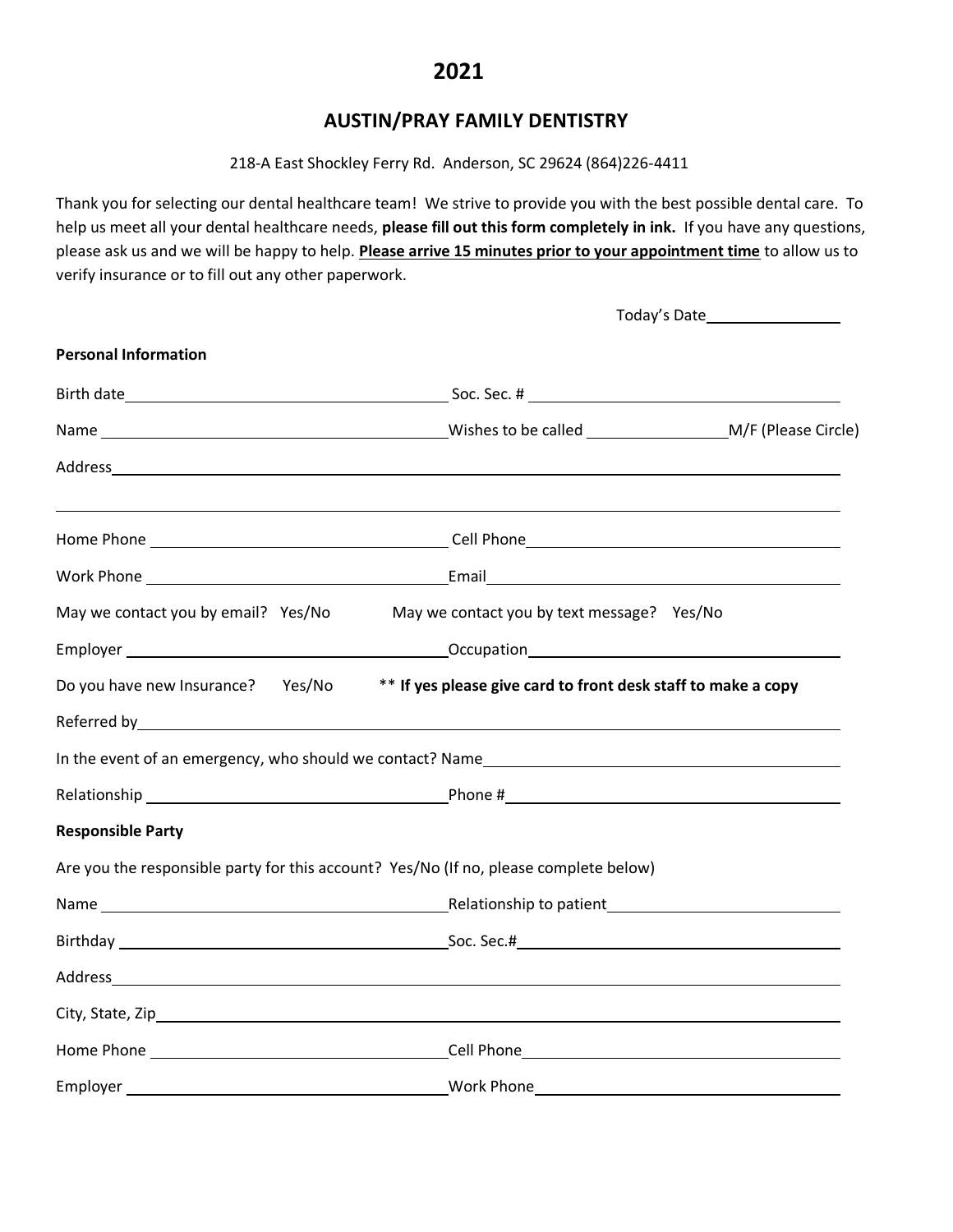## **Written Financial Policy**

Thank you for choosing our office. Our primary mission is to deliver the best and most comprehensive dental care available. An important part of the mission is making the cost of optimal care as easy as manageable for our patients as possible by offering several payment options. Payment Options:

You can choose from:

-Cash, Check, Visa, Master Card or American Express

-NO INTEREST Payment Plans from CareCredit®

- Allows you to pay overtime with NO INTEREST
- Convenient, low monthly payment plans also available
- No annual fees or pre-payment penalties

Please Note:

This office will be happy to work with your Insurance carrier to maximize your benefits, and directly bill them for reimbursement on your behalf as a **courtesy** to you. **HOWEVER, if we do not receive payment from your insurance carrier within 45 days, you will be responsible for payment of your treatment fees and collection of your benefits directly from your insurance carrier**. Any request from your insurance company only delays payments. A charge of \$18.00 will be added to re-file any insurance claims.

We offer a 5 to 10% courtesy for Senior Citizens (62 years old and up) who pay in full prior to completion of care. This courtesy is only offered for seniors with no dental insurance.

Broken appointment fees of \$35.00 up to \$50.00 (depending on appointment type) will be charged for patients who miss or cancel without at least a 24-hour notice.

We will charge a fee of \$35.00, for all returned checks.

\_\_\_\_\_\_**I authorize and request my insurance company to pay directly to the dentist.** 

**\_\_\_\_\_By checking this box, I consent to the following:** The dental practice or its service provider may contact me to provide health care information such as appointment reminders and information about treatment, payment, my account or insurance, using artificial or prerecorded voice or telephone equipment that may be capable of automatic dialing. The dental practice may:

**Call me\_\_\_\_ Text me\_\_\_\_ Call me and text me\_\_\_\_**

## **\_\_\_\_\_ Permission for Treatment and Promise of Payment**

This is to certify that I, the undersigned, consent to the performance of any and all procedures and the use of any and all drugs that are agreed to be necessary or advisable. I also agree to accept full responsibility for the payment of all fees associated with those procedures or drugs. I also accept responsibility for any service charges on past due accounts, associate charges for broken appointments, and all reasonable attorney fees incurred in the collection of those fees.

Patient, Parent of Guardian Signature **Date** Date

 $\overline{\phantom{a}}$ 

 $\overline{\phantom{a}}$